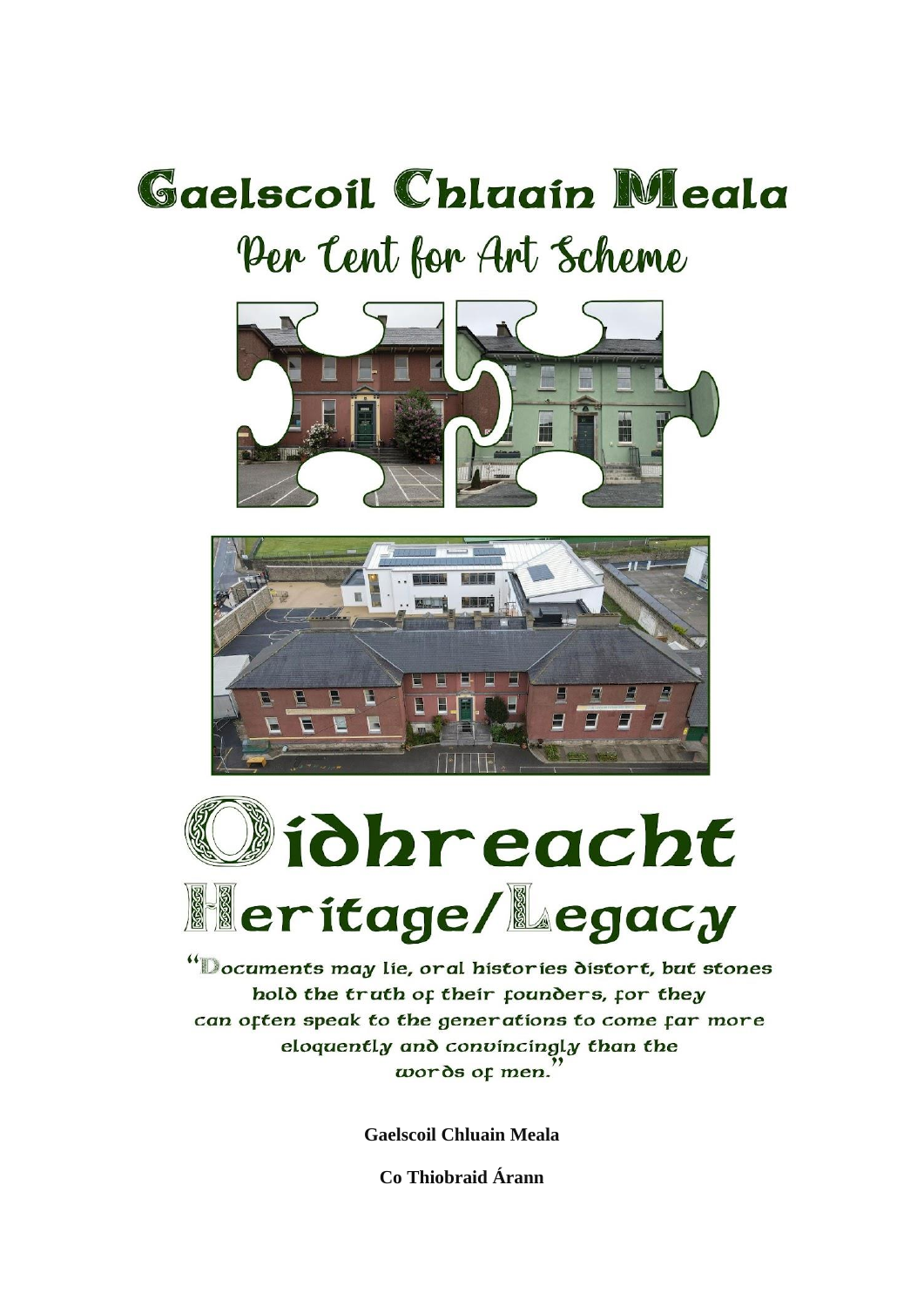#### **Public Art Commission:Visual Art**

#### **Information Brief**

#### **Per Cent For Art Scheme Single Stage Commission**

#### **Funded by The Department of Education & Science**

## **BACKGROUND/CÚLRA**

Gaelscoil Chluain Meala is situated in the heart of Irishtown Clonmel. The building, which our school has occupied since 1994 also served as a grammar school. Built in the 1830s, it is regarded as one of the oldest school buildings in the country. It was built initially as a school to teach English to the Irish and now it is a Gaelscoil where Irish is the language of instruction and central to everyday life.

Our new facilities incorporate the new and old buildings. These are joined by a link corridor over the basement area. Our new school includes 16 classrooms, learning support & resource rooms, library, play areas, gardens, two outdoor learning spaces, GP room and playground. **VISION/FÍS**

The theme we have chosen for our project is 'Oidhreacht'. 'Oidhreacht' translates as heritage and also means legacy, two sides of the same coin. Our building is so rich in history and heritage and has a new modern extension. The new school is the realisation of many years of dreams and aspirations and hard work. We would like the artwork to reflect that heritage and consider the legacy we are leaving to future generations of our hopes and dreams for the future of the Irish language in Clonmel.

## **INVITATION TO APPLY/ CUIREADH**

Gaelscoil Chluain Meala now invites submissions from artists for this commission at the school. This will be a single stage commission process.

This commission is open to all visual artists working in all art forms including but not limited to painting, print, sculpture, music, digital and new media art, sound art, street art, socially engaged and participatory art. Proposals are welcome from both individuals and collectives, and from those working across a range of disciplines and a broad scope of creative approaches at different stages of their careers.

In addition to any participatory elements, the commissioners would like a tangible and enduring element from which future generations of pupils will also benefit.

The commissioners are particularly interested to receive proposals that embrace the theme, and they invite concepts which engage with the importance of the Irish language on which the school is founded. Furthermore, the commissioners are interested to receive proposals which would promote the school community's understanding of the creative processes involved in making art.

The artwork should be informed by the context of this school. Artists are invited to visit Gaelscoil Chluain Meala on Monday May 9<sup>th</sup> between 14:45 and 16:45: Please telephone 052 6127271 or email [eolas@gaelscoilchluainmeala.ie](mailto:eolas@gaelscoilchluainmeala.ie) to arrange same.

Cuirfear fáilte roimh iarratais as Gaeilge.

#### **SCHOOL INFORMATION**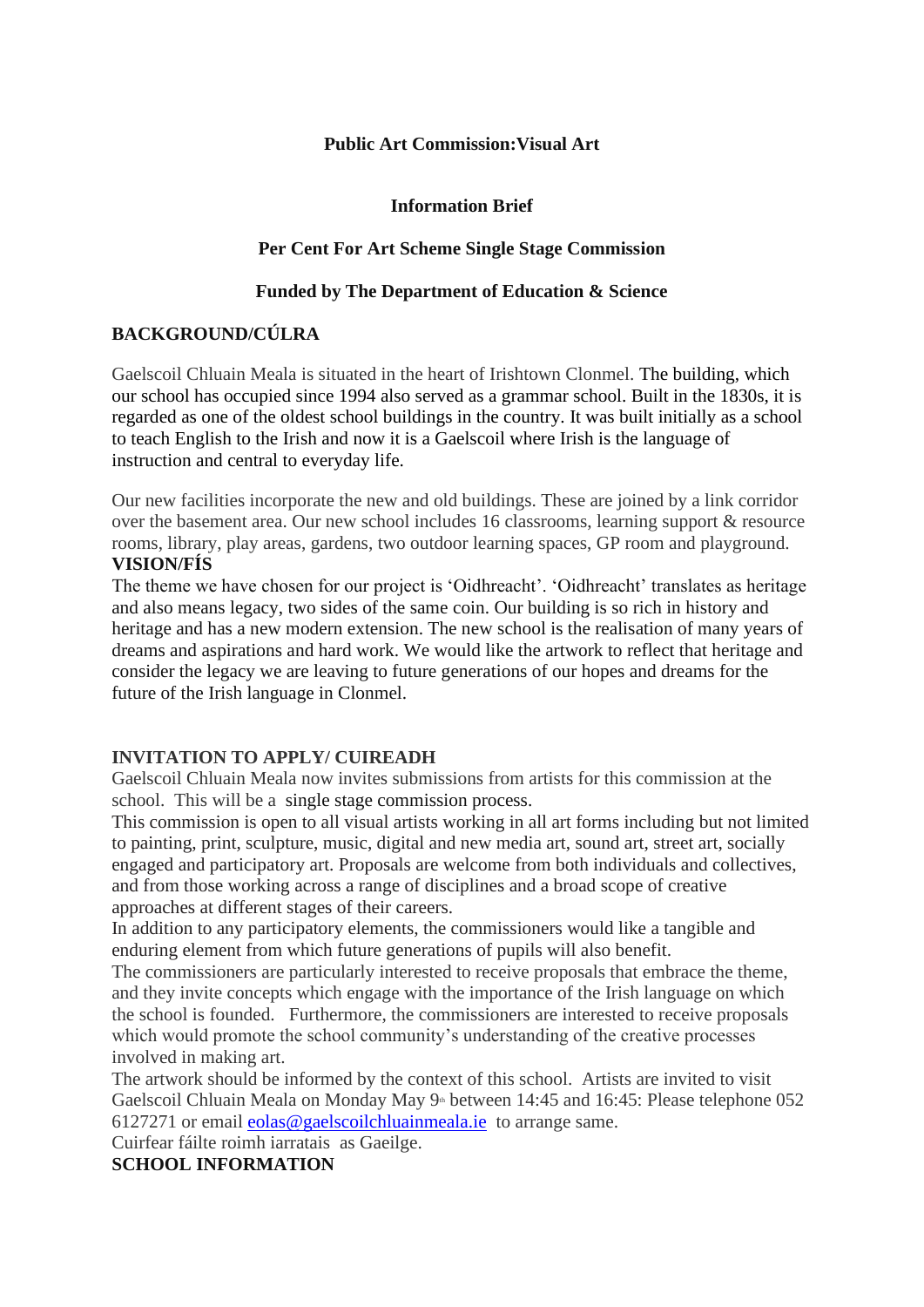### **[History of School](https://drive.google.com/drive/folders/1DfJbPmZRimC1CdnXLsw4oP9ZuLcZBAwQ?usp=sharing) [School Drawings](https://drive.google.com/drive/folders/1E57YknPbtiZAMzueS4jJ7Nt4VQzlq-pF?usp=sharing) [Videos of Gaelscoil Chluain Meala](https://drive.google.com/drive/folders/1gZLTNw0Ly7NThCvv6ZJuepmkkxTMTCAm?usp=sharing) www.gaelscoilchluainmeala.ie**

## **THE BUDGET**

The total budget for this commission is  $636,000$  inclusive of all costs, expenses, VAT, insurance, and other charges.

A payment schedule will be agreed with the successful applicant. This can, if required, include phased payments. However, the entire amount will not be expended prior to the delivery and/or completion of the work.

## **RESPONSIBILITIES OF THE ARTIST**

All artists must comply with the necessary Health and Safety legislation in the design, manufacture, supply, delivery and installation of the work in the school setting. It is the responsibility of the artist to deliver the work on time and on budget.

# **SELECTION PROCEDURE**

Submissions must include the following as part of an online application to [eolas@gaelscoilchluainmeala.ie](mailto:eolas@gaelscoilchluainmeala.ie) Please include 'Art Per Cent Scheme Application' in the subject area of your email

[Gaelscoil Chluain Meala Art Per Cent Application Form 2022](https://docs.google.com/document/d/14pEt1ZBvo7LGAaJKVMa3fuwJCrw3v6Cr1IsJjTPHaAI/edit?usp=sharing)

- A current Curriculum Vitae, to include two named referees
- Examples of work to date i.e. documentation in the form of between 5 and 8 good quality images of work. Full details for each image is required i.e. title, medium, site if appropriate, measurements and date of work
- A typed **outline** proposal (maximum two pages), to include –
- Detailed explanation of the proposed artwork including dimensions (if appropriate) and materials
- Drawings and any other explanatory means of clearly representing the proposed work (within the context of the school.)
- Details of technical specifications; materials, health and safety, construction and installation process of the artwork (if appropriate)
- Ideas / concepts for the artwork
- Detailed budget breakdown
- Preservation and maintenance schedule
- Timescale breakdown research / production / delivery/completion date. (A maximum of six months has been assigned to complete and install the work from when the commission is awarded.)
- Drawings / sketches to scale (if appropriate,) illustrating the proposal
- Support and resources required
- Completed Application Form

# **CRITERIA FOR ARTIST SELECTION**

Standard of submission- confidence that the artist can carry out the project within budget and timeline (25)

Quality and originality offered within the proposal (25)